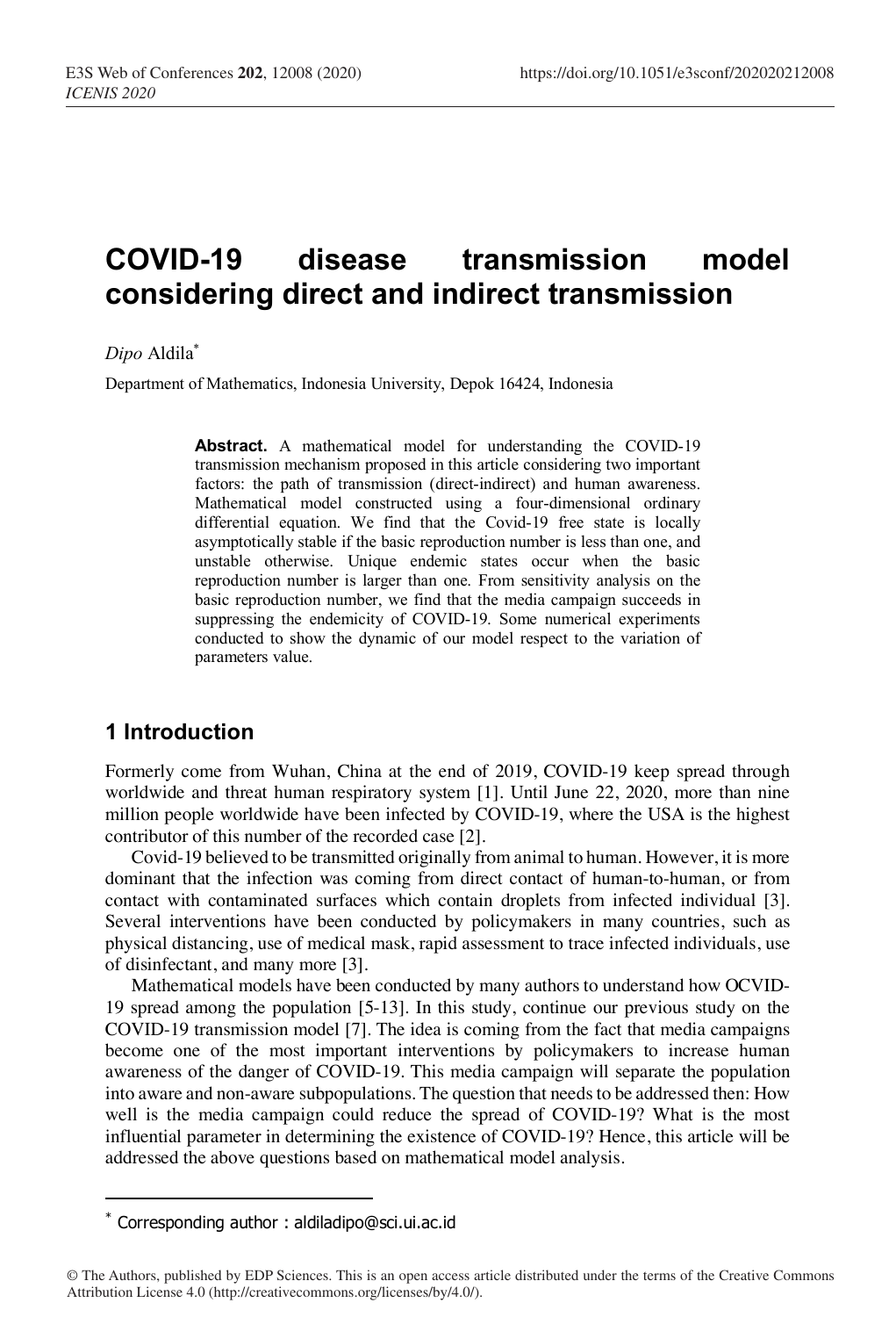Our article organized as follow. A mathematical model formulation is given in Section 2 and followed with mathematical analysis regarding the steady-state, basic reproduction number, and local stability criteria in Section 3. Furthermore, we conduct some numerical examples in Section 4. Finally, some conclusion is given in Section 5.

## **2 Model Formulation**

Here in this article, we construct our model based on our previous result in [7]. The modification lies in additional awareness of the population due to the media campaign by the government. The purpose of this media campaign is to develop an awareness of susceptible populations to practice a healthy lifestyle against COVID-19 viruses, such as the use of medical mask and routine to wash hands after contact with the suspicious object that might bring virus on the surface.

Hence, let the human population divided into three subpopulations, namely susceptible unaware  $S_u$ , susceptible aware  $S_a$ , and infected population *I*. We also include one additional compartment which consider the free viruses in the environment, namely  $V$ .

Susceptible unaware population increases due to newborn  $\Lambda$ , drop out from unaware population due to vanishment of awareness  $u_2$ , and recovered from Covid-19  $\alpha$  with a proportion of p. On the other hand, it decreases due to "**direct**" transmission from an infected population with successful infection rate  $\beta_1$ , and from "**indirect**" transmission from contact with free viruses with successful contact rate  $\beta_2$ , and transition to the aware population due to media campaign  $u_1$ .

Susceptible aware population increases due to transition from an unaware population with the rate of  $u_1$ , and recovery from the disease at a constant rate of  $\alpha$  with proportion of (1 − ). Furthermore, it decreases due to "**direct"** and "**indirect**" transmission with infection probability  $\beta_1$  and  $\beta_2$ , and transition to unaware population due to vanishment of awareness with rate of  $u_2$ . Since we assume that aware population implements healthy life-style, the transmission probability reduced by  $q$  for the direct transmission, and by  $r$  for indirect transmission.

Infected population increases due to infection from an aware and unaware population, and decreases due to recovery from COVID-19. On the other hand, the free Virus increases from infected population which produces viruses from sneezed and decreases due to natural inactivated rate  $\mu_n$ .

Based on the above assumptions, the COVID-19 transmission model considers directindirect transmission and aware population describe by the following four-dimensional ordinary differential equation.

$$
\frac{dS_u}{dt} = \Lambda - \beta_1 S_u I - \beta_2 S_u V - \mu_h S_u + paI - u_1 S_u + u_2 S_a,
$$
  
\n
$$
\frac{dS_a}{dt} = u_1 S_u - u_2 S_a - q\beta_1 S_a I - r\beta_2 S_a V - \mu_h S_a + (1 - p)aI,
$$
  
\n
$$
\frac{dI}{dt} = \beta_1 S_u I + \beta_2 S_u V + q\beta_1 S_a I + r\beta_2 S_a V - \mu_h I - \alpha I,
$$
  
\n
$$
\frac{dV}{dt} = \xi I - \mu_v V,
$$

where  $\mu_h$  is the natural death rate. This system is supplemented by non-negative initial condition:

$$
S_u(0) = S_{u0} \ge 0, S_a(0) = S_{a0} \ge 0, I(0) = I_0 \ge 0, V(0) = V_0 \ge 0.
$$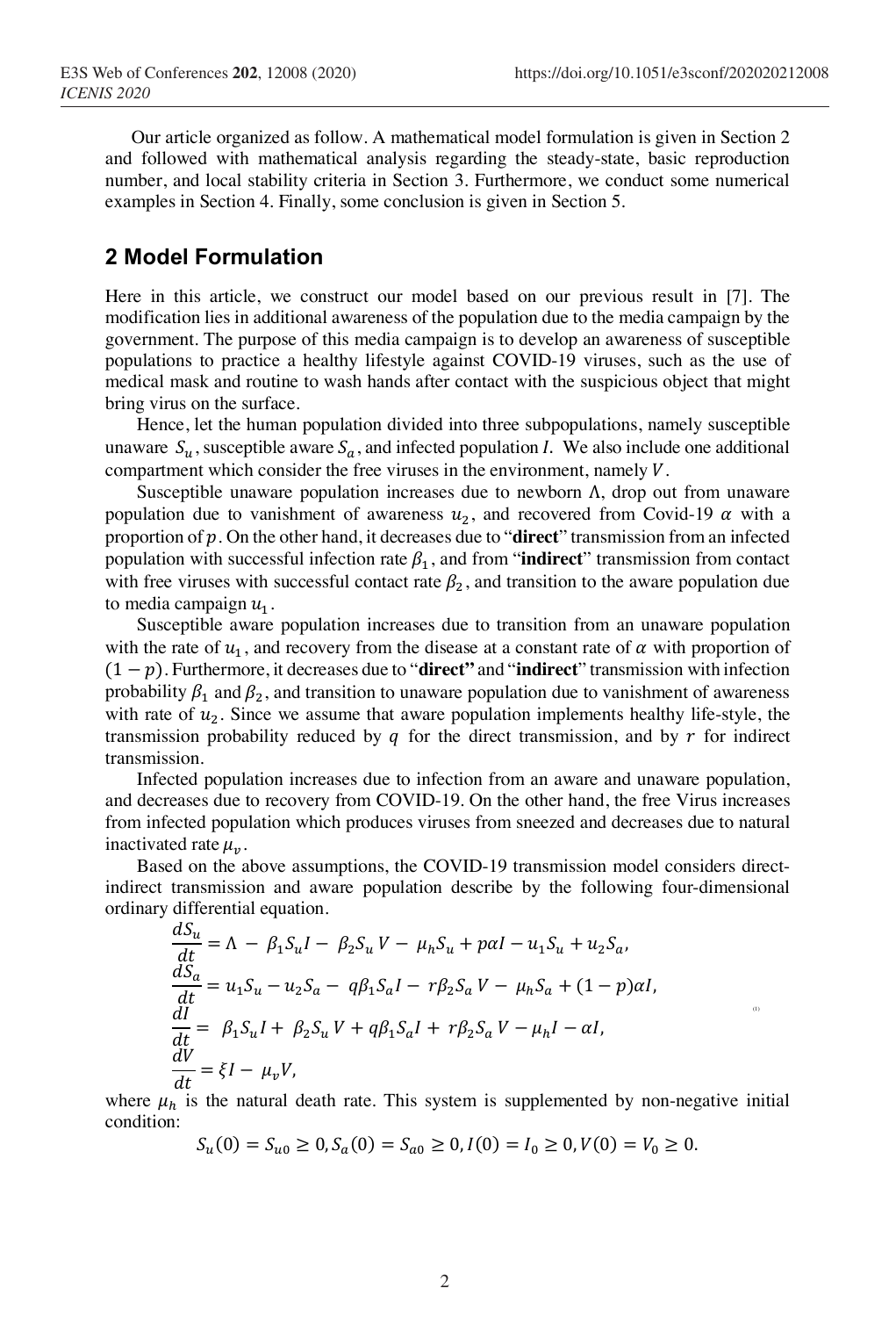It is easy to see that since  $\frac{a(s_u + s_a + l)}{dt} = \frac{aN}{dt} = \Lambda - \mu_h N$ , we have that  $\lim_{t \to \infty} N = \frac{\Lambda}{\mu_h}$ . Using the vector field approach, we can see that  $S_u$ ,  $S_a$ , I, and V always has an inward gradient whenever it approaches 0. Hence, we conclude that our model in (1) is biologically well posed.

## **3 Model analysis**

#### **3.1 The Covid-19 free state and the basic reproduction number**

System (1) has a trivial equilibrium when an infected population does not exist in the population. We call this equilibrium as the COVID-19 free state, which given by

$$
E_0 = (S_u, S_a, I, V) = \left(\frac{\Lambda(u_1 + u_2)}{\mu_h(\mu_h + u_1 + u_2)}, \frac{\Lambda u_1}{\mu_h(\mu_h + u_1 + u_2)}, 0, 0\right).
$$

Next, we calculate the basic reproduction number using the next-generation matrix approach [14]. System (1) has a basic reproduction number given by

$$
R_0 = \frac{\Lambda(\beta_1\mu_v[\mu_h + u_2 + q u_1] + \xi\beta_2[\mu_h + u_2 + r u_1])}{\mu_h\mu_v(\mu_h + u_1 + u_2)(\alpha + \mu_h)}.
$$

This basic reproduction number could be re-written based on the source of infection (direct and indirect transmission) as follows :

$$
R_0 = \frac{\Lambda(\beta_1[\mu_h + qu_1 + u_2])}{\frac{\mu_h(\mu_h + u_1 + u_2)(\alpha + \mu_h)}{\text{direct transmission}}} + \frac{\Lambda(\xi\beta_2[\mu_h + ru_1 + u_2])}{\frac{\mu_h\mu_v(\mu_h + u_1 + u_2)(\alpha + \mu_h)}{\text{indirect transmission}}}
$$

*direct transmission*<br>From the above expression, it can be seen that the component of direct transmission depends on the number of maximum populations  $\frac{\Lambda}{\mu_h}$  multiplied with direct transmission rate  $\beta_1$ . Hence, we conclude that a larger number of the population will increase direct transmission. On the other hand, from indirect transmission component, it appears that the infection depends on the multiplication between transmission rate  $\beta_2$ , a total of human

population  $\frac{\Lambda}{\mu_h}$  and a maximum number of free viruses  $\frac{\xi}{\mu_v}$ . Further discussion on  $R_0$  will be discussed in the later section of this article.

In many epidemiological models, basic reproduction number holds an important role in determining the stability of the disease-free state [15-21]. It is common to find that the disease-free state is locally asymptotically stable if  $R_0 < 1$  and unstable otherwise. Similarly, using the linearization approach, we have the following theorem.

**Theorem 1.** The Covid-19 free state  $E_0$  of system (1) is locally asymptotically stable (LAS) *if*  $R_0 < 1$ , and unstable otherwise.

*Proof.* Linearize system (4) at  $\Gamma_0$  yield

$$
J_0 = \begin{bmatrix} J_{1,1} & J_{1,2} \\ J_{2,1} & J_{2,2} \end{bmatrix}.
$$
  
where  $J_{1,1} = \begin{bmatrix} -(\mu_h + u_1) & u_2 \\ u_1 & -(\mu_h - u_2) \end{bmatrix}, J_{1,2} = \begin{bmatrix} ap - \frac{\Lambda \beta_1 (\mu_h + u_2)}{\mu_h (\mu_h + u_1 + u_2)} & -\frac{\Lambda \beta_2 (\mu_h + u_2)}{\mu_h (\mu_h + u_1 + u_2)} \\ (1 - p)\alpha - \frac{\Lambda \alpha \beta_1 u_1}{\mu_h (\mu_h + u_1 + u_2)} & -\frac{\Lambda \alpha \beta_2 u_1}{\mu_h (\mu_h + u_1 + u_2)} \end{bmatrix}, J_{2,1} = \begin{bmatrix} 0 & 0 \\ 0 & 0 \end{bmatrix}$   

$$
[-(\alpha + \mu_h) + \frac{\beta_1 \Lambda (\mu_h + q u_1 + u_2)}{\mu_h (\mu_h + u_1 + u_2)} & \frac{\beta_2 \Lambda (\mu_h + q u_1 + u_2)}{\mu_h (\mu_h + u_1 + u_2)} \end{bmatrix}, J_{2,1} = \begin{bmatrix} 0 & 0 \\ 0 & 0 \end{bmatrix}
$$

, and  $J_{2,2} = \begin{bmatrix} -(\alpha + \mu_h) + \frac{\beta_1 \Lambda(\mu_h + q u_1 + u_2)}{\mu_h(\mu_h + u_1 + u_2)} \end{bmatrix}$  $\mu_h(\mu_h+u_1+u_2)$  $\iota_{h}(\mu_h + u_1 + u_2)$  =  $\mu_h(\mu_h + u_1 + u_2)$ .  $\iint_0$  has two negative eigenvalues, i.e  $\lambda_1 = \xi$  $-\mu_h$  and  $\lambda_2 = -(\mu_h + u_1 + u_2)$ . The other two eigenvalues are coming from the root of the following polynomial:

 $a_2 \lambda^2 + a_1 \lambda + a_0 = 0,$ where  $a_2 = -\mu_h(\mu_h + u_1 + u_2)$ ,  $a_1 = \Lambda \beta_1(\mu_h + q u_1 + u_2) - \mu_h(\mu_h + u_1 + u_2)(\alpha + \beta_1)$  $\mu_h + \mu_v$ ), and  $a_0 = \mu_h \mu_v (\mu_h + u_1 + u_2)(\alpha + \mu_h)(R_0 - 1)$ .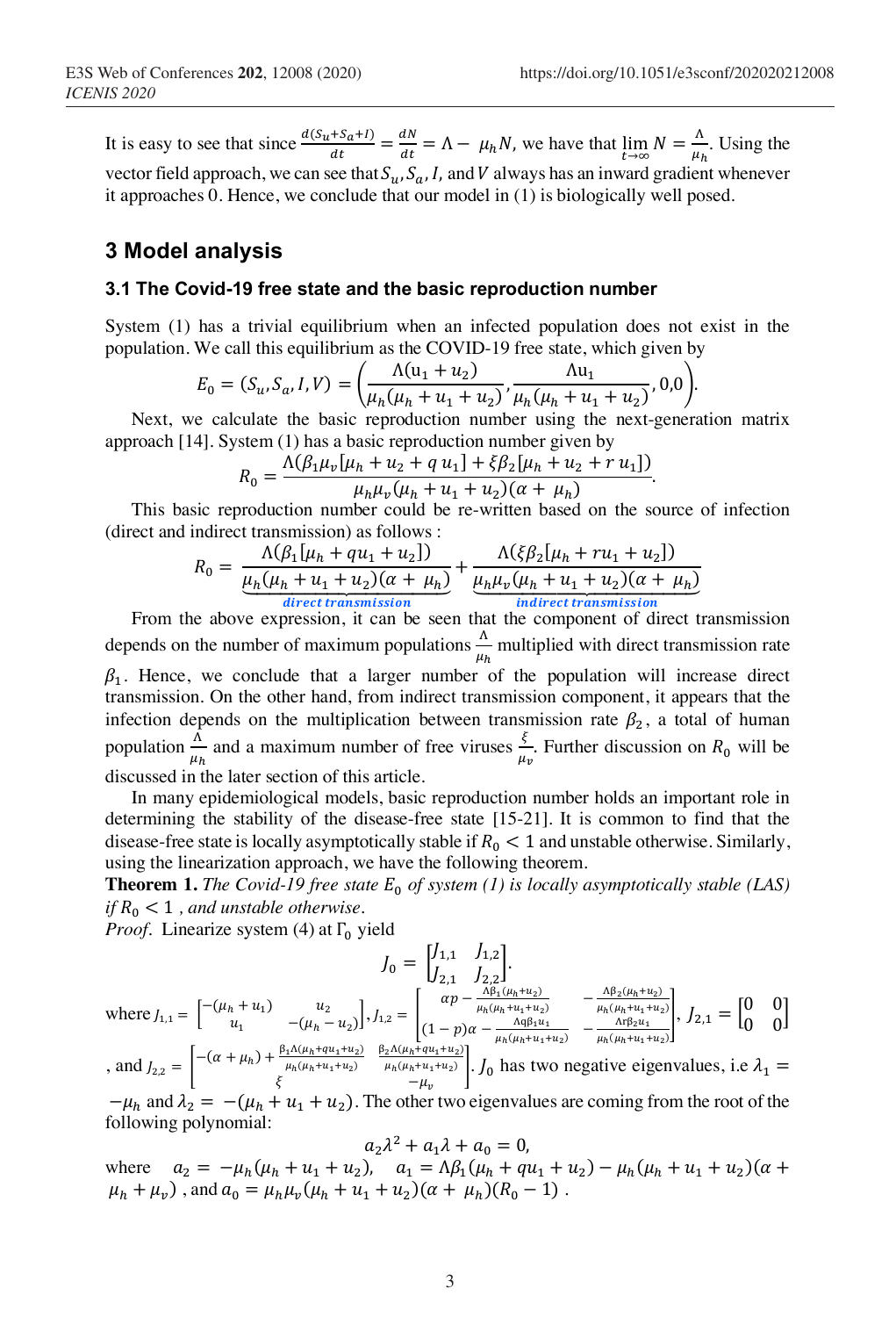To guarantee this polynomial has a negative real part for all it roots, it should be that  $\lambda_3 \lambda_4 = \frac{a_0}{a_2} > 0$  and  $\lambda_3 + \lambda_4 = -\frac{a_1}{a_2} < 0$ . It is easy to see that  $\lambda_3 \lambda_4 = \frac{a_0}{a_2} > 0 \Leftrightarrow R_0 < 1$ . On the other hand,  $\lambda_3 + \lambda_4 = -\frac{a_1}{a_2} < 0 \Leftrightarrow \frac{\Delta \beta_1(\mu_h + q u_1 + u_2)}{\mu_h(\mu_h + u_1 + u_2)(\alpha + \mu_h + \mu_v)} < 1$ . Since  $\Delta \beta_1(\mu_h + q u_1 + u_2)$  $\frac{\mu_h(\mu_h + u_1 + u_2)(\alpha + \mu_h + \mu_v)}{K_0}$  < R<sub>0</sub> < 1,

Then we have that  $E_0$  is LAS if  $R_0 < 1$ , and unstable otherwise. Hence, the proof is completed. ■

From the form of the basic reproduction number, when  $\beta_v = 0$ , which indicate that we neglect the indirect transmission, we have that

$$
R_0^* = \frac{\Lambda(\beta_1[\mu_h + qu_1 + u_2])}{\mu_h(\mu_h + u_1 + u_2)(\alpha + \mu_h)} < R_0.
$$

Hence, we have the following remark.

**Remark 1.** *Indirect transmission increases the standard basic reproduction number. The increases of this basic reproduction number highly dependent on the number of human population and the free viruses on the environment. Hence, reducing the number of viruses could using any intervention to kill the free viruses could be considered as an alternative option to eradicate COVID-19 transmission.* 

#### **3.2 The Covid-19 endemic state**

System (1) has a nontrivial state, which called the endemic state. This state is given by

$$
E_1 = (S_u, S_a, I, V) = \left( S_u^* \frac{u_1 S_u^* + \alpha I^* (1 - p)}{u_2 + \mu_h + \beta_2 r V^* + \beta_1 q I^*}, I^* \frac{\xi I^*}{\mu_v} \right),
$$

where  $S_u^*$  has a complex expression to be written in this article, while  $I^*$  taken from the positive roots of the following polynomial

$$
b_2I^2 + b_1I + b_0 = 0,
$$

where

$$
b_2 = -\mu_h(\xi \beta_2 + \beta_1 \mu_v)(q \beta_1 \mu_v + r \xi \beta_2)
$$
  
\n
$$
b_1 = (\xi \beta_2 + \beta_1 \mu_v)(q \beta_1 \mu_v + r \xi \beta_2)\Lambda - \mu_h \mu_v(\alpha \xi \beta_2 (1 - p) + \alpha \beta_1 \mu_v (1 - p))
$$
  
\n
$$
+ \alpha p q \beta_1 \mu_v + \alpha p r \xi \beta_2 + q \beta_1 \mu_h \mu_v + q \beta_1 \mu_h u_1 + r \xi \beta_2 \mu_h + r \xi \beta_2 u_1 + \cdots
$$
  
\n
$$
+ \xi \beta_2 \mu_h \xi \beta_2 u_2 + \beta_1 \mu_h \mu_v + \beta_1 \mu_v u_2)
$$
  
\n
$$
b_0 = \mu_v \mu_h \mu_v (\mu_h + u_1 + u_2)(\alpha + \mu_h)(R_0 - 1).
$$

Hence, system (1) has:

- a) Unique endemic equilibrium if  $R_0 > 1$ , or  $R_0 < 1$ ,  $b_1 > 0$  and  $b_1^2 4b_0b_2 = 0$ , or  $R_0 = 1$  and  $b_1 < 0$ .
- b) Two endemic equilibrium if  $R_0 < 1, b_1 > 0$  and  $b_1^2 4b_0b_2 > 0$ .
- c) No endemic equilibrium otherwise.

Using the linearization of system (1) at  $E_1$ , the Jacobian matrix is given by

$$
K_{1} = \begin{bmatrix} K_{1,1} & K_{1,2} \\ K_{2,1} & K_{2,2} \end{bmatrix},
$$
  
\nwhere  $K_{1,1} = \begin{bmatrix} -\beta_{1}I^{*} - V^{*}\beta_{2} - (\mu_{h} + u_{1}) & u_{2} \\ u_{1} & -I^{*}q \beta_{1} - V^{*}r\beta_{2} - (\mu_{h} + u_{2}) \end{bmatrix},$   $K_{1,2} = \begin{bmatrix} \alpha p - S_{u}^{*}\beta_{1} & -S_{u}^{*}\beta_{2} \\ -q\beta_{1}S_{a}^{*} + (1-p)\alpha & -r \beta_{2}S_{a}^{*} \end{bmatrix},$   $K_{2,1} = \begin{bmatrix} \beta_{1}I^{*} + \beta_{2}V^{*} & q\beta_{1}I^{*} + r\beta_{2}V^{*} \\ 0 & 0 \end{bmatrix},$  and  $K_{2,2} = \begin{bmatrix} q\beta_{1}I^{*} + \beta_{1}S_{u}^{*} - \alpha - \mu_{h} & r\beta_{2}S_{a}^{*} + S_{u}^{*}\beta_{2} \\ \xi & -\mu_{v} \end{bmatrix}.$  The characteristic polynomial of  $K_{1}$  is given by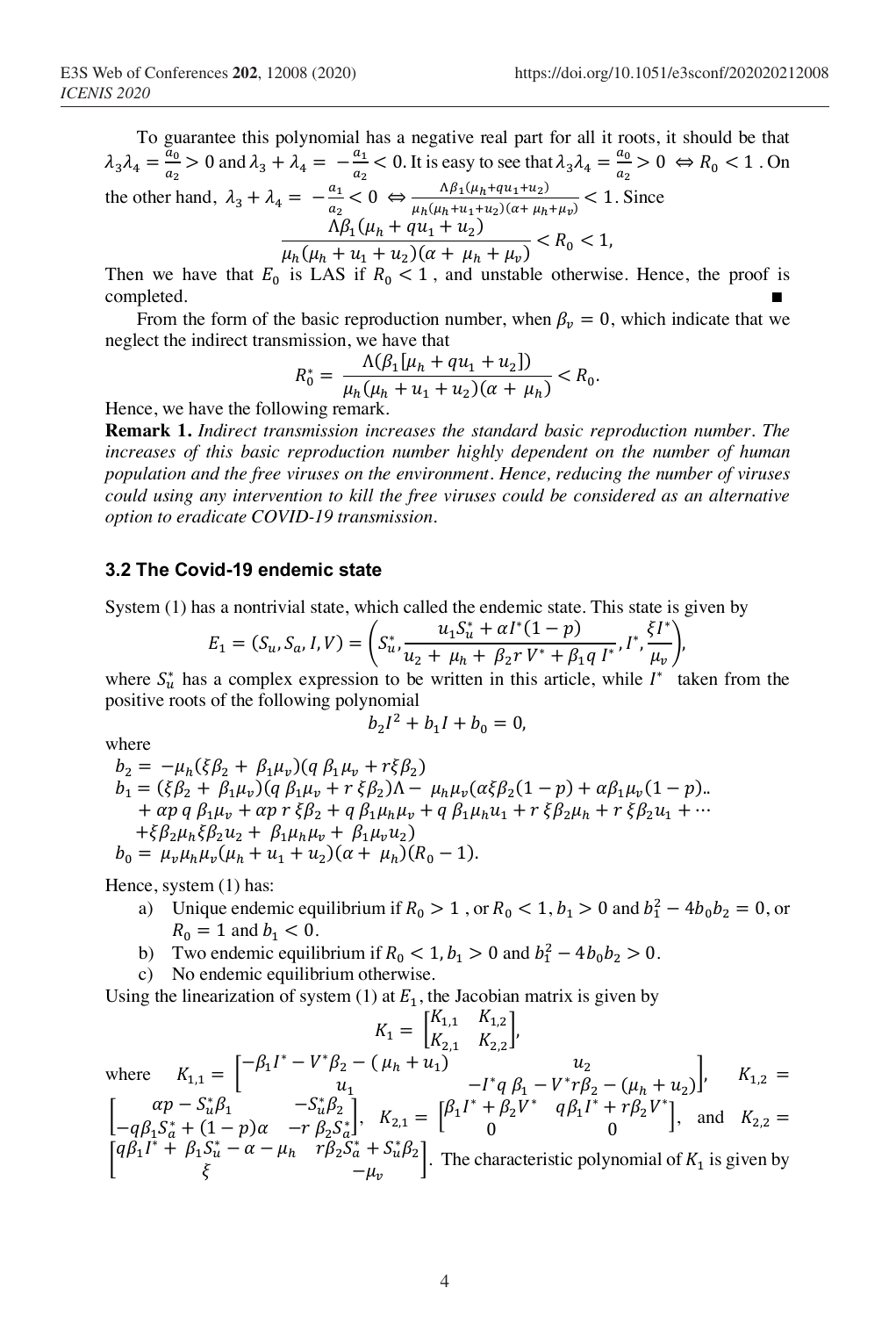$$
\sum_{i=0}^{4} a_i \lambda^i = 0
$$

where  $a_i$  for  $i = 0, 1, ..., 4$  is a long expression to be shown in this article. Hence, based on Routh-Hurwitz stability criteria,  $E_1$  will locally stable if

$$
a_0 > 0, a_3 > 0, a_3 a_2 - a_4 a_1 > 0, (a_3 a_2 - a_4 a_1)a_1 - a_3^2 a_0 > 0
$$
.

We close this section with the following remark.

**Remark 2.** *The endemic of COVID-19 will always be established whenever the basic reproduction number is larger than one. Based on the form of the basic reproduction number, we notice that indirect transmission is equally important for the focus of the eradication program compared with an intervention that focuses on minimizing the direct transmission.*

## **4 Numerical experiments**

We focus on two questions in this section. The first question is to what is the most sensitive parameter that determines  $R_0$ ? It is very important to notice what controllable parameter that can be used to modify the size of  $R_0$  most efficiently. The next question is, how is the longtime behavior of our model respect to the change of parameter value? Hence, we conduct an autonomous simulation to answer this question.

#### **4.1 Sensitivity analysis**

We have observed from the previous section that the basic reproduction number holds an essential role in the transmission of COVID-19. Here, we perform the local sensitivity analysis [22] to understand the robustness of the basic reproduction number to the parameter value. The normalized sensitivity analysis of variable c respect to  $R_0$ , denoted by  $\Gamma_c^{R_0}$ , defined as

$$
\Gamma_c^{R_0} = \frac{\partial R_0}{\partial c} \times \frac{c}{R_0}.
$$

For an example, since 
$$
\frac{\partial R_0}{\partial \beta_1} = \frac{\Lambda(qu_1 + \mu_h + u_2)}{\mu_h(\mu_h + u_1 + u_2)(\alpha + \mu_h)}
$$
, then we have  
\n
$$
\Gamma_{\beta_1}^{R_0} = \frac{\Lambda(qu_1 + \mu_h + u_2)}{\mu_h(\mu_h + u_1 + u_2)(\alpha + \mu_h)} \times \frac{\beta_1 \mu_h \mu_v(\mu_h + u_1 + u_2)(\alpha + \mu_h)}{\Lambda(\beta_1 \mu_v[\mu_h + u_2 + q u_1] + \xi \beta_2[\mu_h + u_2 + r u_1])}
$$
\n
$$
= \frac{(qu_1 + \mu_h + u_2)\beta_1 \mu_v}{(\beta_1 \mu_v[\mu_h + u_2 + q u_1] + \xi \beta_2[\mu_h + u_2 + r u_1])}.
$$

Using the following parameters

$$
\Lambda = \frac{10^6}{65 \times 365}, \mu_h = \frac{1}{65 \times 365}, \mu_v = \frac{1}{3}, \beta_1 = 0.2 \times 10^{-7}, \beta_2 = 0.2 \times 10^{-11},
$$

$$
u_1 = 0.1, u_2 = 0.05, \alpha = \frac{1}{30}, q = 0.1, r = 0.1, \xi = 10^4,
$$

we have that  $\Gamma_{\beta_1}^{R_0} = 0.625$ . It means that increasing  $\beta_1$  for 10% will increase  $R_0$  to 6.25%. Using the same parameters value, we have that  $\Gamma_{u_1}^{R_0} = -0.499$ , which means that increasing  $u_1$  for 10% will reduce  $R_0$  for 4.99%. With similar approach, the sensitivity index of  $\mu_h$ ,  $\beta_2$ ,  $u_2$ ,  $\mu_v q$ ,  $r$ ,  $\xi$  and  $\alpha$  is -1.00084, 0.375, 0.4995, -0.375, 0.104, 0.0625, 0.375, and 0.9987, respectively. We have shown this phenomenon for all parameters in Fig.1. It can be seen that  $u_1$  and  $u_2$  are promising to reduce  $R_0$  since the sensitivity index is negative and positive, respectively. Fig.2 shows the contour plot of the basic reproduction number respect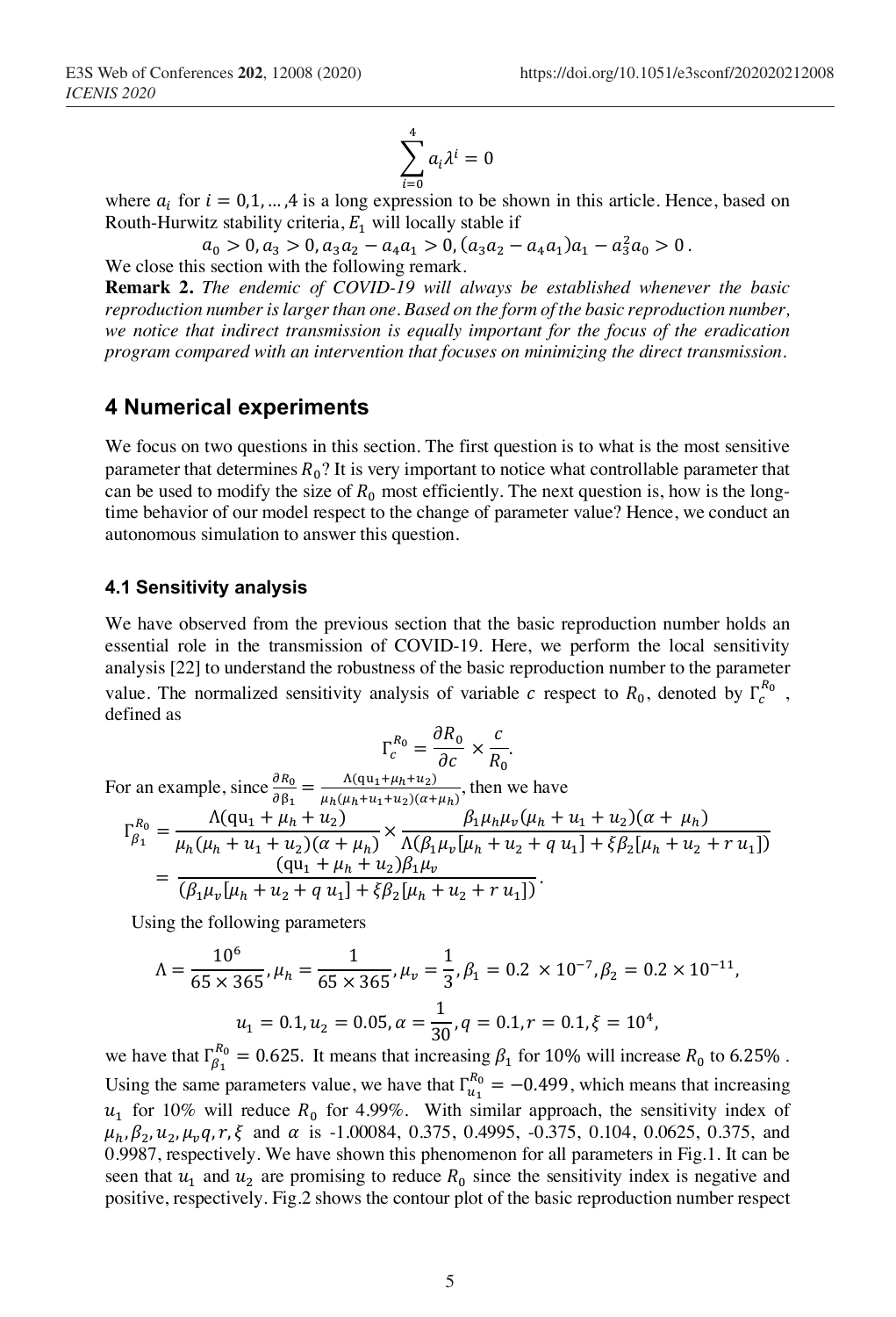to  $u_1$  and  $u_2$ . It can be seen clearly that for increasing value of  $u_1$  will reduce  $R_0$ . On the other hand,  $u_2$  should be reduced to reduce  $R_0$ .



**Fig. 1.** Tornado plot for the sensitivity of  $R_0$  respect to parameters of model (1).



**Fig. 2.** Contour plot of dependency of  $R_0$  to  $u_1$  and  $u_2$ .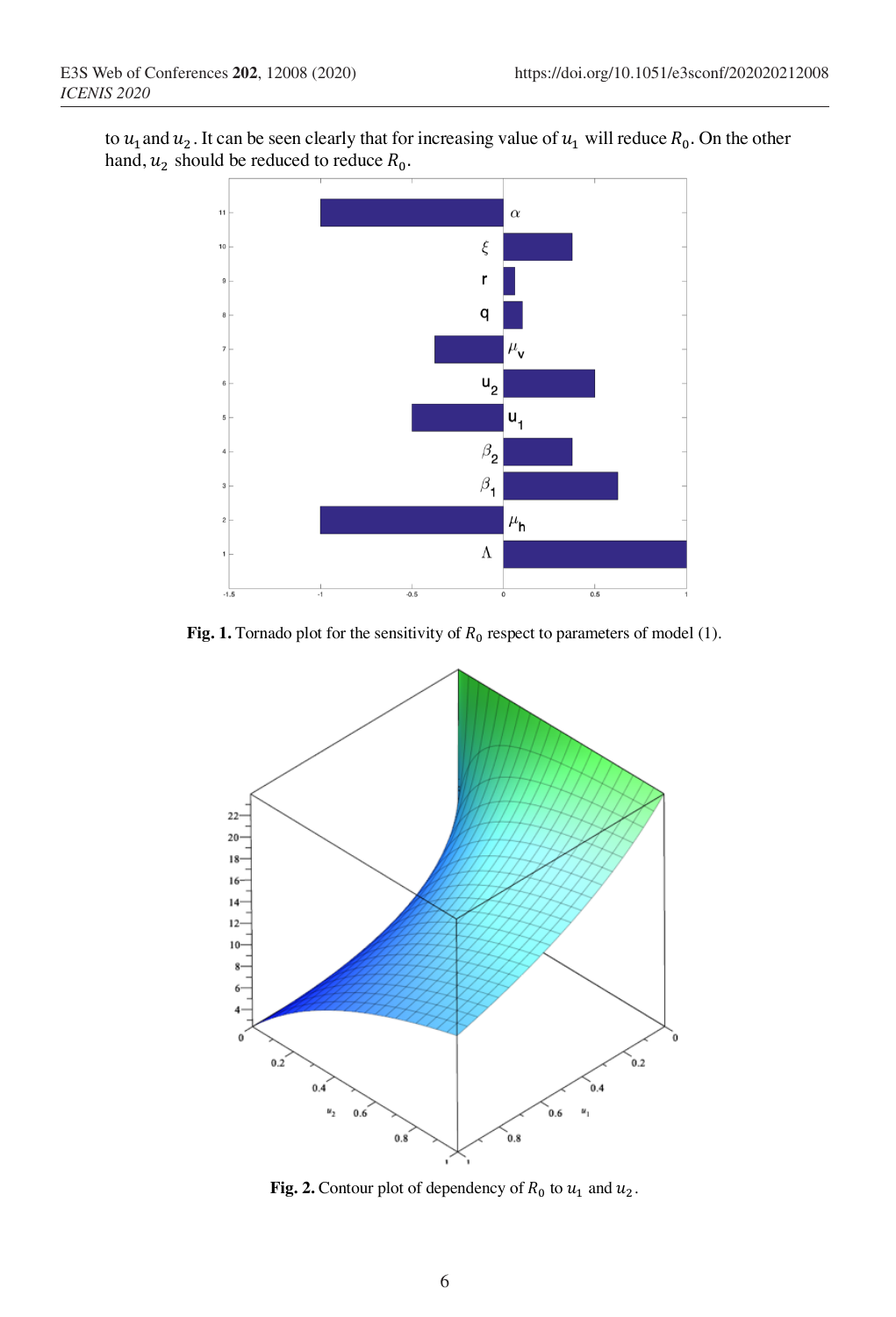### **4.2 Numerical simulation of the Autonomous system**

As previously mentioned, our goal in this section is to visualize the effect of parameter value to the dynamical solution of our proposed COVID-19 model in (1). For the first example, we will show how our model changed respect to the change of media campaign to transfer unaware subpopulation to the aware population  $(u_1)$ . To conduct the simulation, we use the following parameters

$$
\Lambda = \frac{10^6}{65 \times 365}, \mu_h = \frac{1}{65 \times 365}, \mu_v = \frac{1}{3}, \beta_1 = 0.2 \times 10^{-7}, \beta_2 = 0.2 \times 10^{-11},
$$
  

$$
u_2 = 0.05, \alpha = \frac{1}{30}, q = 0.1, r = 0.1, \xi = 10^4,
$$

while  $u_1$  are  $0, 0.025, 0.05$  and 0.4 which give us the basic reproduction number 4.79, 3.35, 2.63 and 0.96, respectively. The result is shown in Fig. 3. Based on Theorem 1, we have that only when  $u_1 = 0.4$  will give us a stable COVID-19 free state, while the other value of  $u_1$ will make the COVID-19 exist in the population.



**Fig. 3.** Solution of trajectories of infected population of model (1) for various value of  $u_1$ .

The next simulation conducted using the following parameters value

$$
\Lambda = \frac{10^6}{65 \times 365}, \mu_h = \frac{1}{65 \times 365}, \mu_v = \frac{1}{3}, \beta_1 = 0.2 \times 10^{-7}, \beta_2 = 0.2 \times 10^{-11},
$$
  

$$
u_1 = 0.1, \alpha = \frac{1}{30}, q = 0.1, r = 0.1, \xi = 10^4,
$$

while  $u_2$  are 0.1, 0.05, 0.025 and 0.01 which gave us the basic reproduction number 2.63, 1.91, 1.34 and 0.87, respectively. The result is shown in Fig. 4. Again, based on Theorem 1, we have that only when  $u_2 = 0.01$  will give us a stable COVID-19 free state, while the other value of  $u_2$  will make the COVID-19 exist in the population. Based on these simulations, we can conclude that it needs a proper balance of  $u_1$  and  $u_2$  to achieve a condition where COVID-19 no longer exists in the population. It shows us how important is the media campaign to educate the population about the danger of COVID-19. This intervention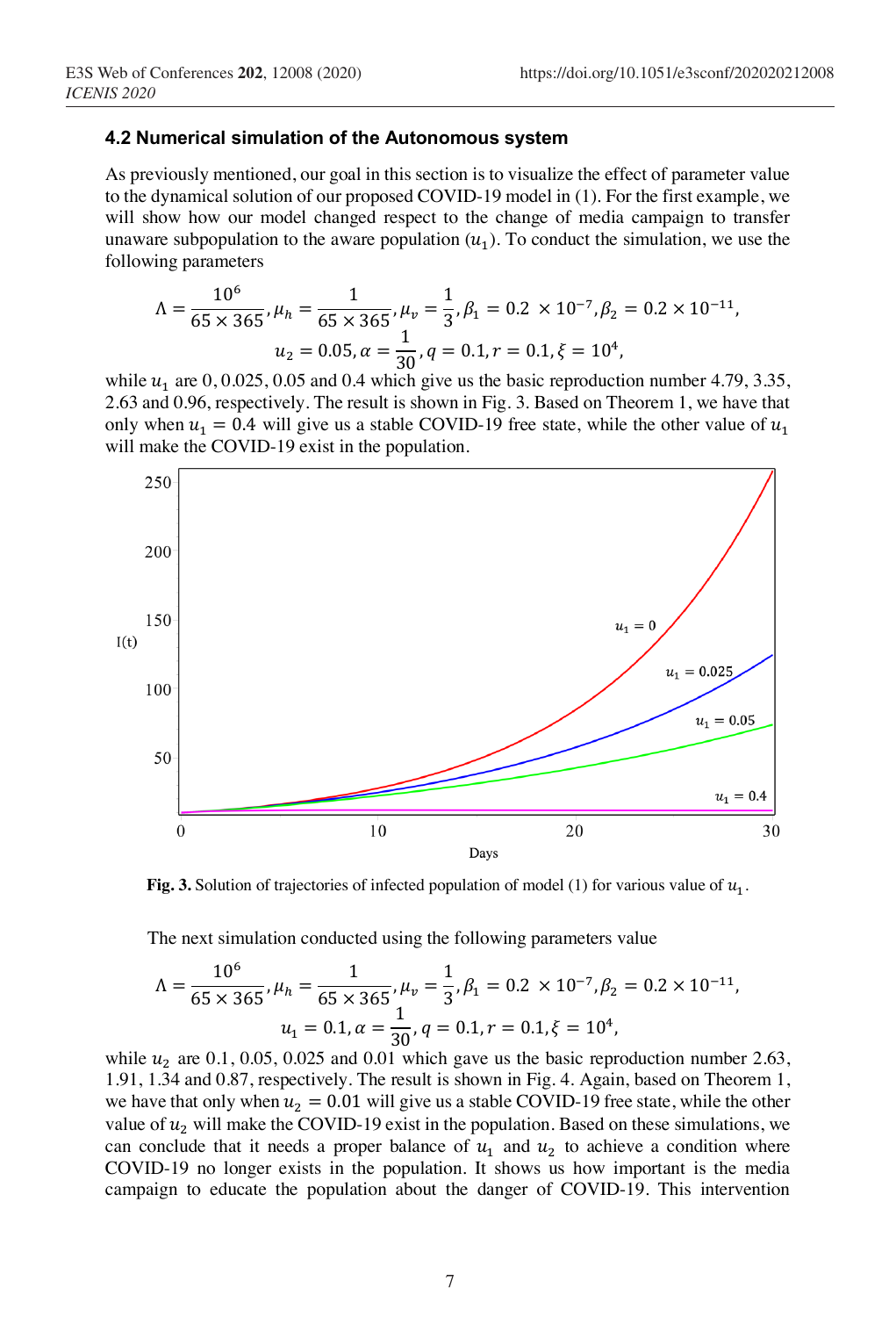expected to increase the awareness and make the aware population reduce the possibility of infection by COVID-19, whether from direct or from indirect transmission pathway.



**Fig. 4.** Solution of trajectories of infected population of model (1) for various value of  $u_2$ .

## **5 Conclusions**

In this paper, we formulate a system of the ordinary differential equation, which describes the transmission of COVID-19 among the human population. The model considers the direct transmission from the contact of human-to-human, and indirect transmission due to contact of human to a contaminated surface with the viruses. The model accounts for the media campaign effect to increase human awareness on the existence of COVID-19.

We show that system (1) always has a unique solution as long as the initial condition is positive. Furthermore, system (1) always has a unique COVID-19 free state, which is locally asymptotically stable (LAS) if the basic reproduction number is less than unity. We find that our model always has a unique COVID-19 endemic state whenever the basic reproduction number is larger than unity.

In the term of the sensitivity analysis of the basic reproduction number, we find that the media campaign succeeds to reduce the value of the basic reproduction number. We also find that we need a proper balance between the media campaign to increase human awareness and the media campaign to reduce the vanishment of people's awareness of the danger of COVID-19, such that we can increase the probability that COVID-19 could be eradicated from the population.

Although our model indicates the promising opportunity to rely on the media campaign for the COVID-19 eradication program, it also comes with a high cost for intervention. Hence, treat the media campaign parameter as a time-dependent variable could be a solution. The aim is to minimize the number of infected populations with minimum cost for the implementation program. This problem could be solved as an optimization problem. Please see [16-18, 21, 23-25] for some examples of optimization problems in epidemiological models.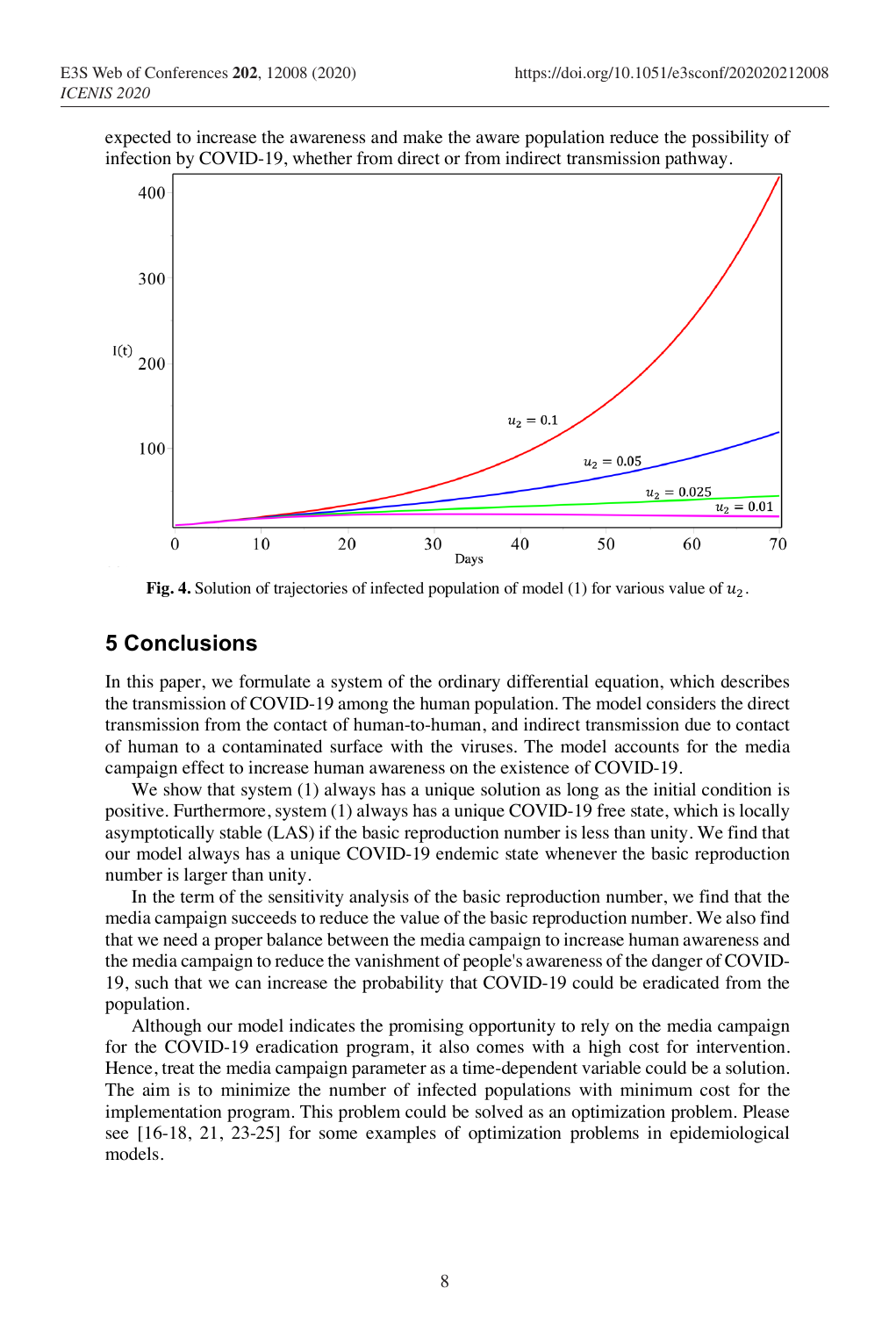# **Acknowledgements**

This research is financially supported by the Ministry of Research, Technology and Higher Education of the Republic of Indonesia (Kemenristek DIKTI) with the PUPT research grant scheme 2020 (ID Number: NKB-2803/UN2.RST/HKP.05.00/2020).

# **References**

- [1] Rothana HA, Byrareddy SN, The epidemiology and pathogenesis of coronavirus disease (COVID-19) outbreak, J. Autoimmun. (2020);109:102433.
- [2] https://www.worldometers.info/coronavirus/. Accessed on 22 June, (2020).
- [3] www3.nhk.or.jp. Accessed on April 17, (2020).
- [4] Ferguson *et al.*, Impact of non-pharmaceutical interventions (NPIs) to reduce COVID-19 mortality and healthcare demand, Imperial College COVID-19 Response Team, (2020).
- [5] D. Aldila *et al.*, A mathematical study on the spread of COVID-19 considering social distancing and rapid assessment : The case of Jakarta, Indonesia, Accepted in Chaos, Solitons and Fractals, June (2020).
- [6] D. Aldila *et al.,* Optimal Control Problem Arising From COVID-19 Transmission Model With Rapid-Test, under review in Alexandria Engineering Journal, since June (2020).
- [7] D. Aldila*,* Cost effectiveness analysis and backward bifurcation analysis on COVID-19 transmission model considering direct and indirect transmission, under review in Communications in Mathematical Biology and Neuroscience, since June (2020).
- [8] Roosa, K., Lee, Y., Luo, R., Kirpich, A., Rothenberg, R., Hyman, J. M., Yan, P., and Chowell, G., Real-time forecasts of the COVID-19 epidemic in china from february 5th to february 24th, 2020. Infectious Disease Modelling, **5**:256 – 263, (2020).
- [9] Abdelfatah Kouidere, Bouchaib Khajji, Amine El Bhih, Omar Balatif, Mostafa Rachik A mathematical modeling with optimal control strategy of transmission of COVID-19 pandemic virus Commun. Math. Biol. Neurosci., 2020 (2020), Article ID 24
- [10] O. Torrealba-Rodriguez, R. A. Conde-Gutiérrez, A. L. Hernández-Javier, Modeling and prediction of COVID-19 in Mexico applying mathematical and computational models, Chaos, Solitons & Fractals, Volume **138**, September (2020), Article 109946
- [11] Tingzhe Sun, Yan Wang, Modeling COVID-19 epidemic in Heilongjiang province, China Chaos, Solitons & Fractals, Volume **138**, September (2020), Article 109949.
- [12] M. Highazy, Novel fractional order SIDARTHE mathematical model of COVID-19 pandemic Chaos, Solitons & Fractals, Volume **138**, September (2020), Article 110007.
- [13] Sarbaz H. A. Khoshnaw, Muhammad Shahzad, Mehboob Ali, Faisal Sultan, A quantitative and qualitative analysis of the COVID–19 pandemic model Chaos, Solitons & Fractals, Volume **138**, September (2020), Article 109932.
- [14] O. Diekmann, J. A. P. Heesterbeek, and M. G. Roberts, "The construction of nextgeneration matrices for compartmental epidemic models," Journal of the Royal Society Interface, vol. **7**, no. 47, pp. 873–885, (2010).
- [15] Aldila, D., Latifah, S. L., Dumbela P. A., Dynamical analysis of mathematical model for Bovine Tuberculosis among human and cattle population, Communication in Biomathematical Sciences, Vol. **2**, No. 1., pp:55-64, (2019).
- [16] Handari B.D., Vitra, F., Ahya R., Nadya S. T., Aldila D., Optimal control in a malaria model: intervention of fumigation and bed nets, Advances in Difference Equations, 2019:497 (2019), doi.org/10.1186/s13662-019-2424-6.